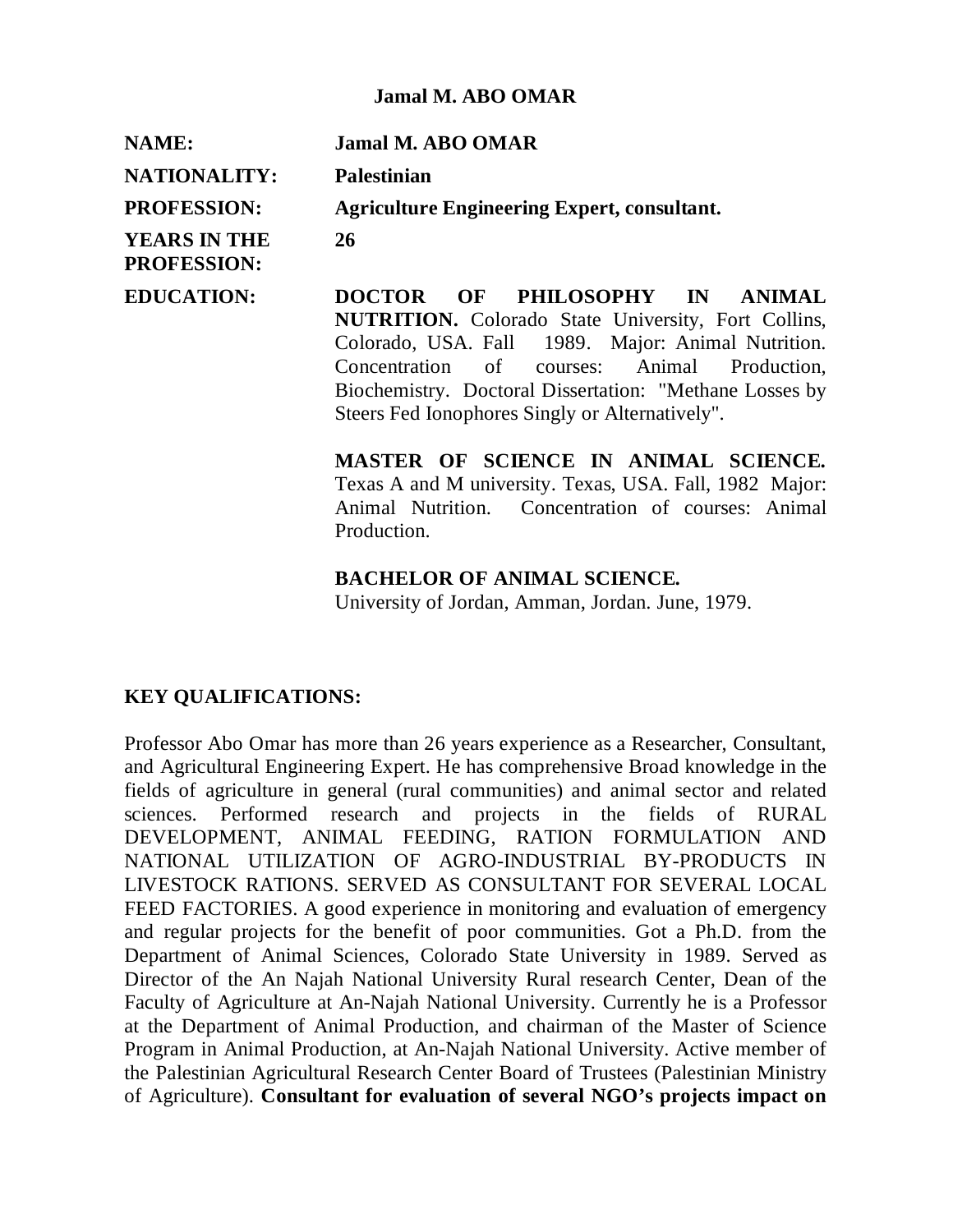**rural communities. Local evaluator of partnership between PARC and the French VSF.** 

## **COMPREHENSIVE EXPERIENCE:**

## **Professor, 2005**

**Dean of the Faculty of Agriculture:** An Najah National University, 1996-1998.

**Chairman of the Animal Production, Department: An Najah National University,** 1992-1996, 2000- 2008.

**SUPERVISOR, of 25 graduate students, Departments of Animal Production and Environmental Sciences, An Najah National University since 1998.**

# **SCHOLARSHIPS, FELLOWSHIPS AND GRANTS:**

## **AMIDEAST SCHOLARSHIP, 1986-1989:**

Provided for my Doctoral Degree. The International Exchange of Scholars sponsored my study at the Colorado State University, Colorado, U.S.A.

# **DAAD SCHOLARSHIP, 1992:**

Allowed me to have a short sabbatical at Witzinhouzen Research Center, Kassel University, Germany.

# **RESEARCH ACTIVITIES:**

- **1. Editor, 2003, the Sheep Manual, a joint activity with several middle east countries.**
- **2. A study on sheep and goats raising in the West Bank, 1984. Rural Research Center, An Najah National University (in Arabic).**
- **3. A study on poultry raising in West Bank, 1985, Rural Research Center, An Najah National University (in Arabic).**
- **4. A study on feed industry in the West Bank, 1985, Rural Research Center, An Najah National University (in Arabic).**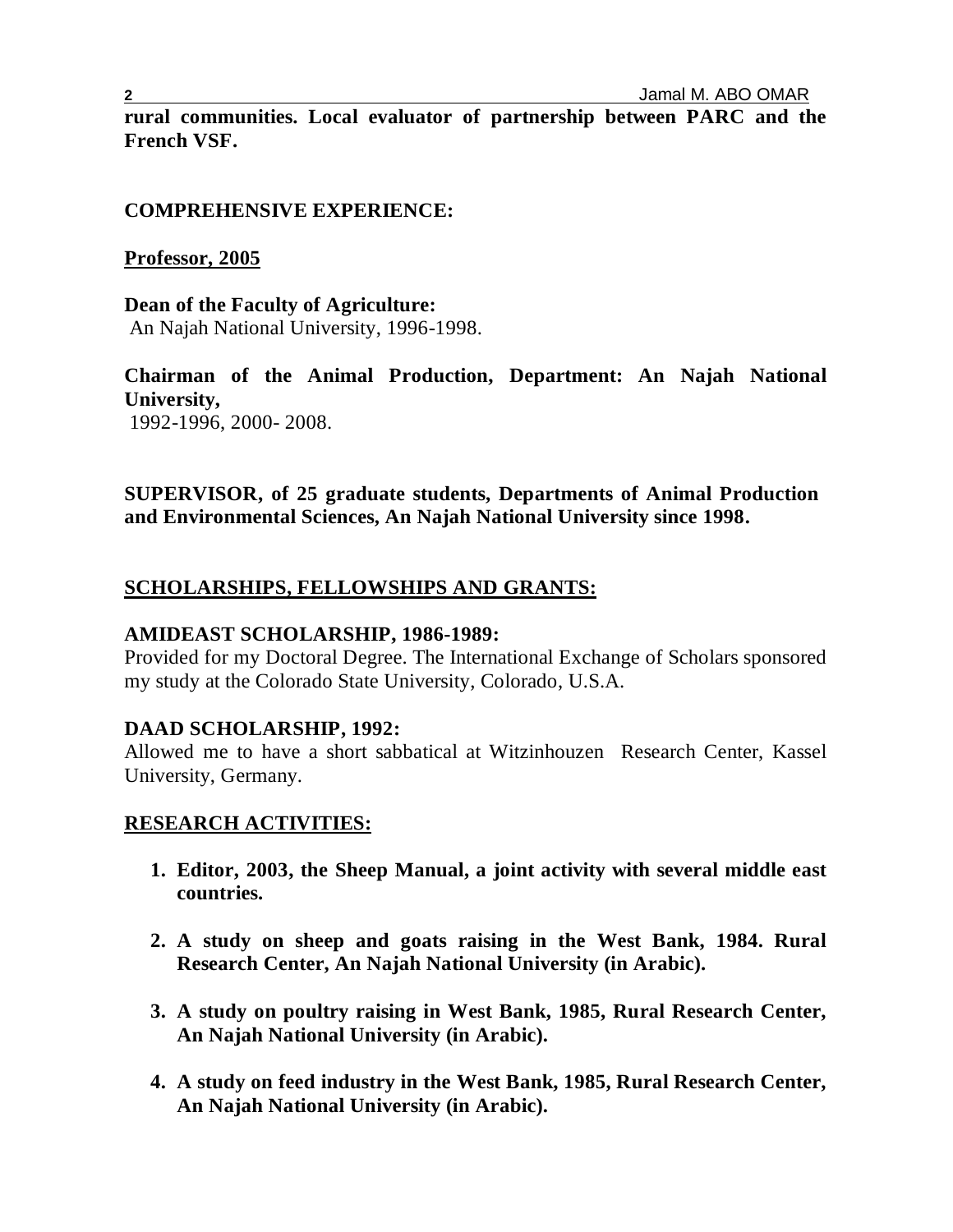- **5. A feasibility study on several livestock branches in West Bank, 1986, Rural Research Center, An Najah National University (in Arabic).**
- **6. A study on the feasibility of establishing a tannery in West Bank. 1989, Rural Research Center, An Najah National University (in Arabic).**
- **7. A study on the sheep and goats projects in West Bank, 1992, Rural Research Center, An Najah National University (in Arabic).**
- **8. A study on using urea in ruminant rations, 1992, Rural Research Center, An Najah National University (in Arabic).**
- **9. A study on using growth promoters in fattening animals, 1992, Rural Research Center, An Najah National University (in Arabic).**
- **10.A proposal on the utilization of animal wastes, 1996.**
- **11.A proposal on the potential of upgrading and use of olive cake in livestock rations, 2001.**
- **12.A proposal on establishing a feed factory in West Bank, 1999.**
- **13.A proposal on establishing a factory of eggs trays, 2000.**
- **14.A study on feed industry in West Bank, 1998, Palestinian Research Center, Nablus, Palestine.**

#### **OTHER ACTIVITIES:**

- **1. Active in the research area of utilization of by-products by animals. Founder of the An Najah National University biomass fermenter, 2001. Conduct research in the areas of animal nutrition, management, and production.**
- **2. Founder of the feed analysis unit, Department of Animal Production, Faculty of Agriculture, An Najah National University.**
- **3. Treasurer of the Agricultural Engineers Association, West Bank. 1996- 1999.**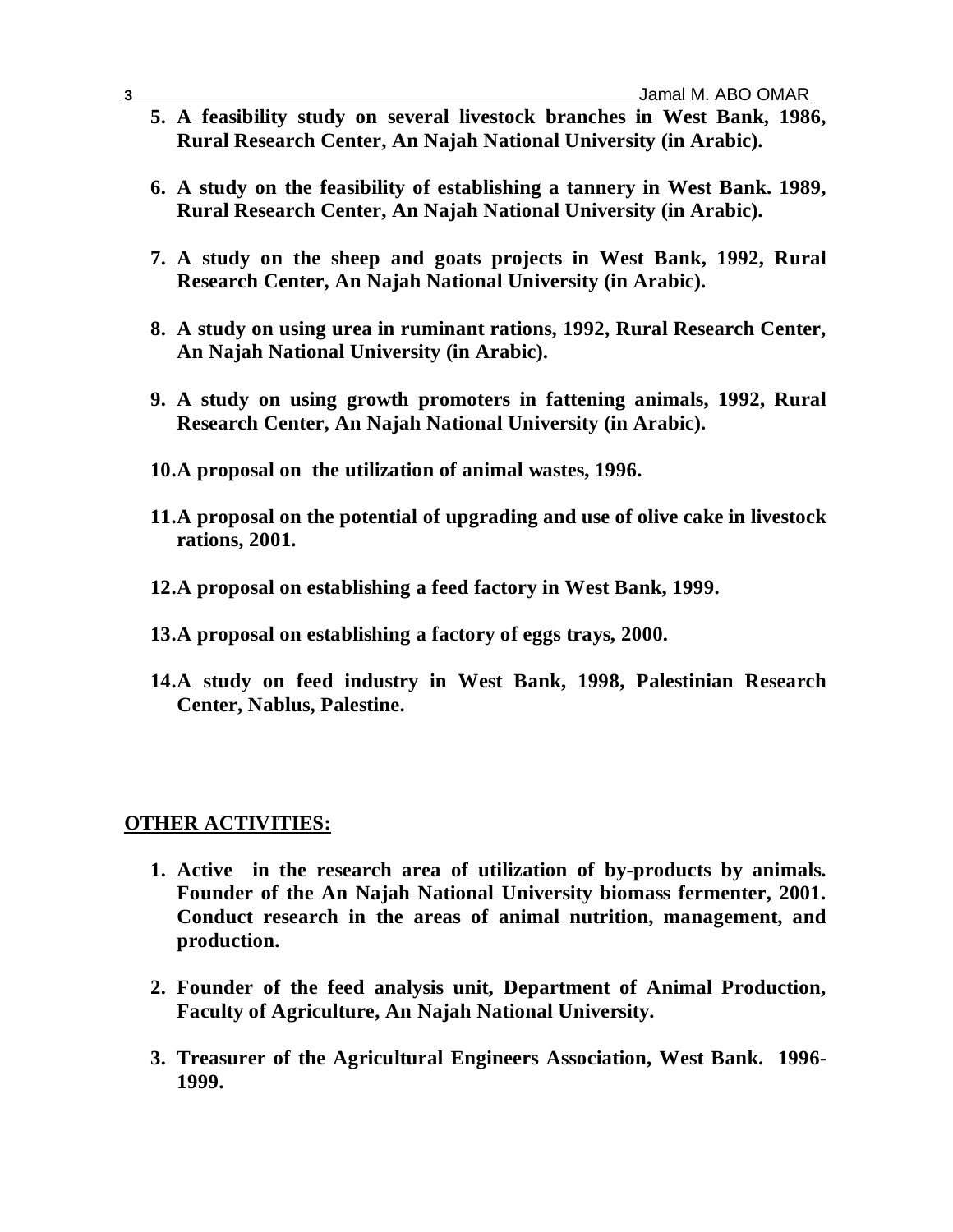## **Workshops and Seminars:**

1. Member of the organizing committee of the First Agricultural and Biological Conference, May, 1984, An Najah National University.

 2. Coordinator of the organizing committee of the Environment Protection Society, 1994.

3. Coordinator of the organizing committee of the First Palestinian Environment Conference, August. 1995, An Najah National University.

- 4. Organized and participate in the following seminars and study days on:
	- a. Dairy cattle production and nutrition, August, 1992, MAAN Development Center, Jerusalem.
	- b. Poultry projects: raising and nutrition , Sept. 1995, Land research Committee with An Najah National University.
	- c. Feed Industry in West Bank, 2001. American Soybean Association, Amman, Jordan.
	- d. A group of seminars covered different areas of animal production and nutrition, PARC, Ramalla and Nablus Centers.

# **MEMBERSHIP IN PROFESSIONAL SOCIETIES:**

- 1. American Society of Animal Science
- 2. Jordan Agricultural Engineers Association
- 3. International Goats Association.

# **PUBLICATIONS**

## **Journal Articles:**

- 1. **Jamal M. Abo Omar**. 1994. Poultry projects in Palestine. Der Tropenlandwirt, 98, Jahrgang. 30-36.
- 2. **Jamal M. Abo Omar**, K. Johnson and D. E. Johnson. 1994. Visceral organ mass of lambs fed four roughage diets. An Najah J. Res. 8: 157- 172.
- 3. **Jamal M. Abo Omar**. 1995. Visceral organ mass of lambs fed four levels of olive cake. Islamic University Journal. 3: 171- 180.
- 4. **Jamal M. Abo Omar** and L. Gavoret. 1995. Performance of Awassi lambs fed different levels of olive pulp. Revue. Med. Vet. 145: 87- 94.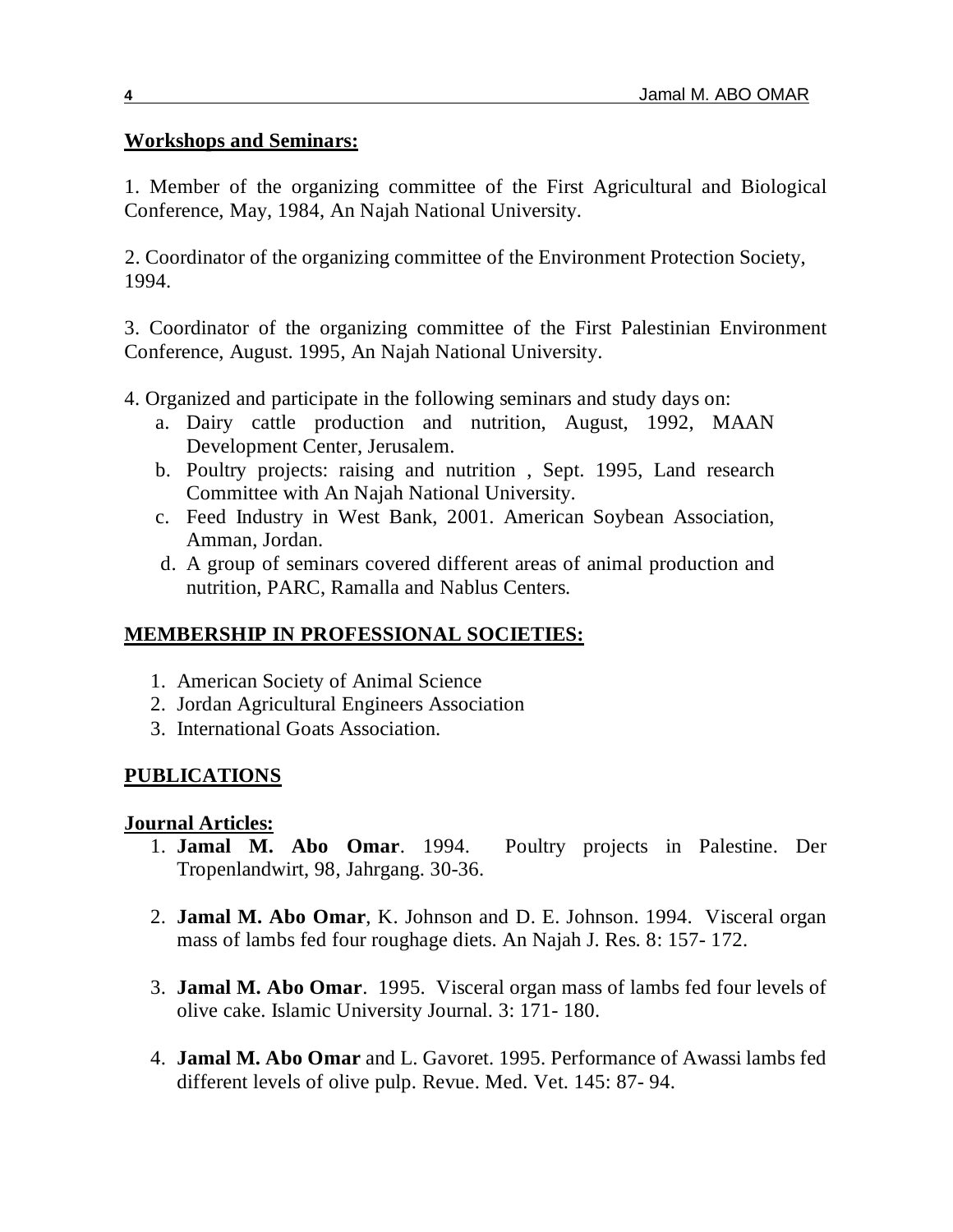- 5. **Jamal M. Abo Omar**. 1996. The effect of monensin, lasalocid and a monensin lasalocid rotation on fungal population in the rumen of concentrate and roughage fed steers. An Najah J. Res. 4:108-123.
- 6. **Jamal M. Abo Omar** and M. S. Ishtaya. 1996. Estimation of cattle, sheep and poultry dung. Islamic University Journal. 4: 297- 308.
- 7. **Jamal M. Abo Omar** and N. Mizyed. 1996. Least cost method in ration formulation. Bethlehem Univ. Journal. 30: 30-40.
- 8. Hatem A. Shanti and **Jamal M. Abo Omar**. 1998. Performance of broilers fed medicinal herbs. Egyptian J. Nutrition and Feeds. 4: 27- 35.
- 9. Hatem A. Shanti and **Jamal M. Abo Omar**. 1998. Performance of steers fed a urea treated wheat hay. Islamic Univ. Journal. 12: 45-53.
- 10.**Jamal M. Abo Omar**, H. Shanti and H. Abu Qaoud. 1997. Effect of urea feeding on milk characteristics of Baladi goats. An Najah J. Res. 11: 79- 88.
- 11.**Jamal M. Abo Omar** and R. Aref. 2000. Some quality characteristics of eggs marketed in north of West Bank (Palestine). Revue. Med. Vet. 151: 47- 50.
- 12.**Jamal M. Abo Omar**. 2000. A critical review of the proposed Palestinian agricultural law. Palestine Economic Policy Research Institute (MAS), Ramalla, Palestine.
- 13.**Jamal M. Abo Omar**. 2000. The effect of different levels of olive pulp on the feed intake and digestibility of broilers. Bethlehem University Journal. 19: 97- 100.
- 14.Hatem A. Shanti**, Jamal M. Abo Omar** and R. Aref. 2000. feed industry in Palestine. Proc.  $3^{rd}$  All Africa Conf. Anim. Agric. And  $11^{th}$  Conf. Egyptian Soc. Anim. Prod., Alexandria, Egypt, 6-9 November 2000: 373- 378.
- 15.Wagdi H. Hammad, **Jamal M. Abo Omar**, R. Aref and Hatem A. Shanti. 2002. Comparison and evaluation of Awassi lambs fattening systems in Palestine. Egyptian J. Nutrition and Feeds. 5: 23- 29.
- 16.**Jamal M. Abo Omar**. 2001. Utilization of corrugated cardboard in fattening rations of Awassi lambs. Small Ruminant Research. 42: 169-172.
- 17.**Jamal M. Abo Omar**. 2002. effects of feeding different levels of sesame oil cake on performance and digestibility of Awassi lambs. Small Ruminant Research. 46: 187-190.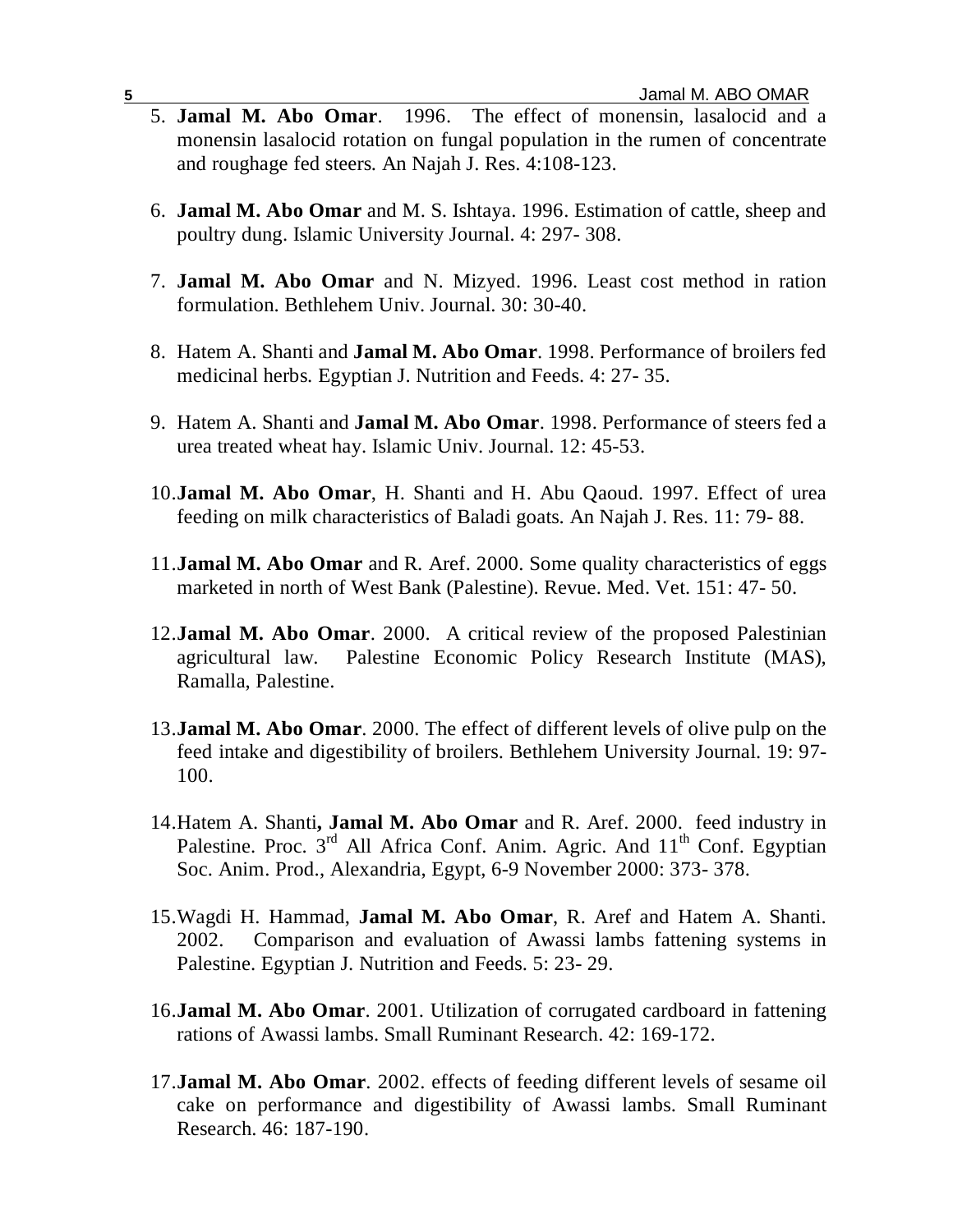- 18.**Jamal M. Abo Omar**, R. Aref, A. Zazaa and B. Abu Baker. 2003. Broiler utilization of olive pulp diets treated with two antibiotics. Dirasat.13:32-40
- 19.**Jamal M. Abo Oma**r.2003. Performance of Awassi lambs fed different levels of by-products silage. Egyptian J. Nutrition and Feeds. 7: 50- 59.
- 20.**Jamal M. Abo Oma**r. 2004. Visceral organ mass of broilers fed different levels of olive pulp. Islamic Univ. Journal. 14: 49-58.
- 21.**Jamal M. Abo Oma**r. 2004. Energy partition of steers fed ionophores singly or alternatively. Dirasat.14:95-102.
- 22.Adwan K., D. Abu Safya, R. Aref and **Jamal M. Abo Omar**. 2009 The incidence of subclinical mastitis in farms of north of West Bank. Islamic Univ. Journal. 14: 63-68.
- 23.Sbha, R. and **J. Abo Omar**. 2009. Effects of phytase enzyme supplementation on broilers performance. Hebron University Journal. 23: 120-128.
- 24. Hjazi, A. and **J. Abo Omar**. 2009. Effects of feeding different levels of sesame oil cake on milk and cheese yields and composition. Hebron University Journal. 23: 133- 139.

**Articles accepted for publication:**

- 25. **Abo Omar, J., R. Daya and A. Salama. Effects of different strategies of protein feedings on performance and visceral organ mass of Awassi lambs. Rev. Med. Vet. (France).**
- **26. Abo Omar, J. and O. Naser. 2011. Effects of crude protein contents and sources on the growth performance and the visceral organ mass in fattening Assaf lambs. Rev. Med. Vet. (France).**

**Articles awaiting for acceptance (under review):**

- **27. Abo Omar, J. and M. Salman. 2011. Partial Replacement of Barley Grains and Soybean Meal by Fleabane (Conyza bonariensis) in Diets of Fattening Awassi Lambs. Anim. Feed Sci. And Technol.**
- **28. Abo Omar, J., R. Daya and A. Salama. 2011. Effects of Different Types of Olive Cake on the Performance and Carcass Quality of Awassi Lambs. Anim. Feed Sci. And Technol.**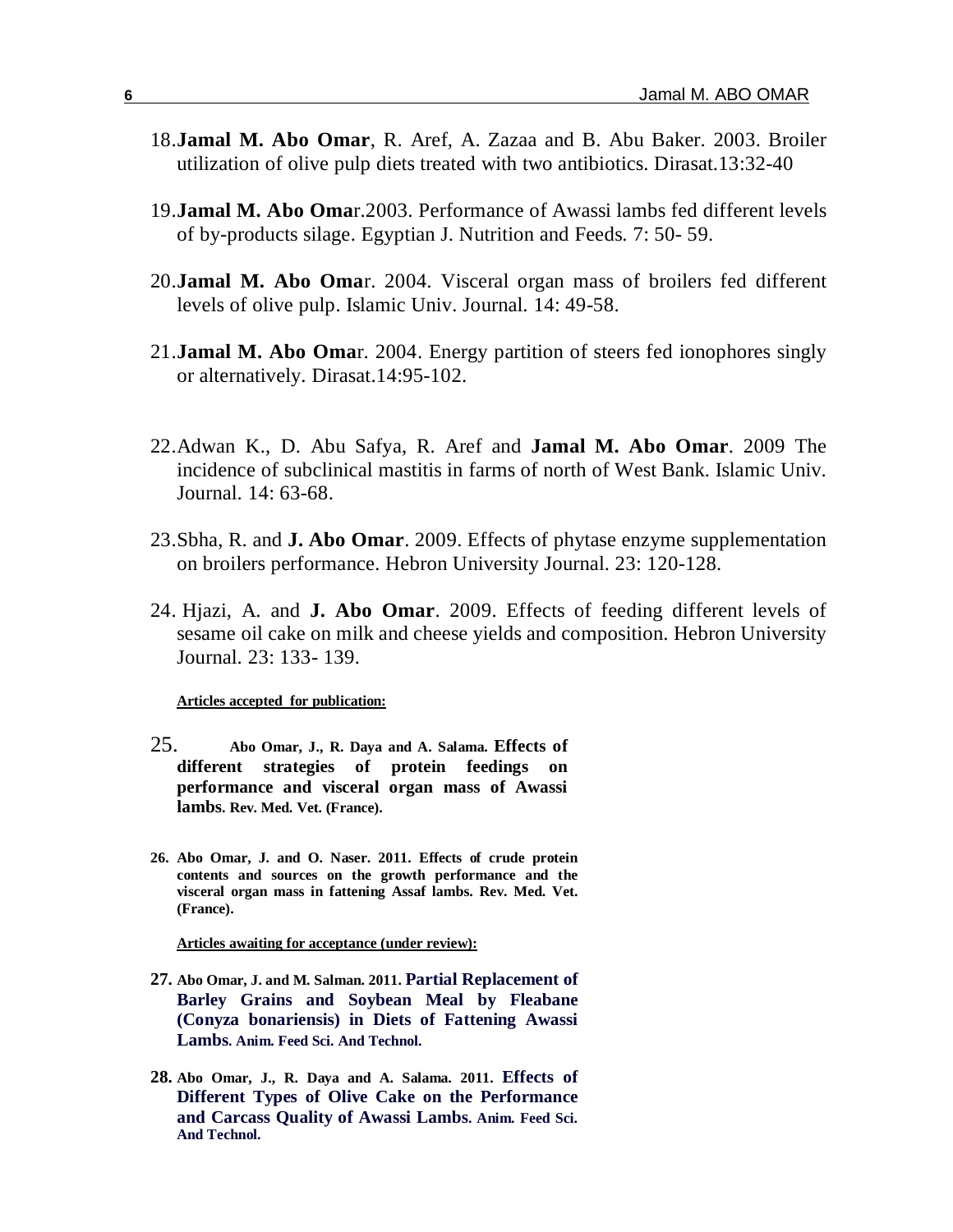#### **Proceedings, Symposia, and others:**

- 1. **Jamal M. Abo Omar**, K. Johnson and D. E. Johnson. 1989. Methane losses by steers fed ionophores singly or alternatively. American Society of Animal Science.
- 2. Rateb Aref and **Jamal M. Abo Omar**. 2000. The incidence of psoroptes on the livestock of Palestine. Zarqa Private University, Zarqa, Jordan.
- 3. **Jamal M. Abo Omar** and R. Aref. 2001. Visceral organ mass of broilers fed different levels of olive cake. 2<sup>nd</sup> Science Conference. Damascus, Syria.
- 4. **Jamal M. Abo Omar**. 2000. feed industry in Palestine. American Soybean Association, Amman, Jordan.
- 5. **Jamal M. Abo Omar**. 2002. American Soybean Association, Istanbul, Turkey.

## **Extension publications:**

- 1. **Abo Omar, J. M**. 1984. Sheep and goats in West Bank and Gaza Strip. Rural Research Center. An Najah National University. Nablus, Palestine.
- 2. **Abo Omar J. M**. 1985. Poultry farms in West Bank and Gaza Strip. Rural Research Center. An Najah National University. Nablus, Palestine.
- 3. **Abo Omar J. M**. 1985. Feed industry in West Bank and Gaza Strip. Rural Research Center. An Najah National University. Nablus, Palestine.
- 4. **Abo Omar J. M.** and Bahaa Eddin Abu Baker. 1988. Feasibility study of establishing a tannery in the West Bank. Rural Research Center. An Najah National University. Nablus, Palestine.
- 5. **Abo Omar J. M.** 1992. Growth promoters in fattening operations. Rural Research Center. An Najah National University. Nablus, Palestine.
- 6. **Abo Omar J. M.** 1993. Urea in ruminant rations. Rural Research Center. An Najah National University. Nablus, Palestine.